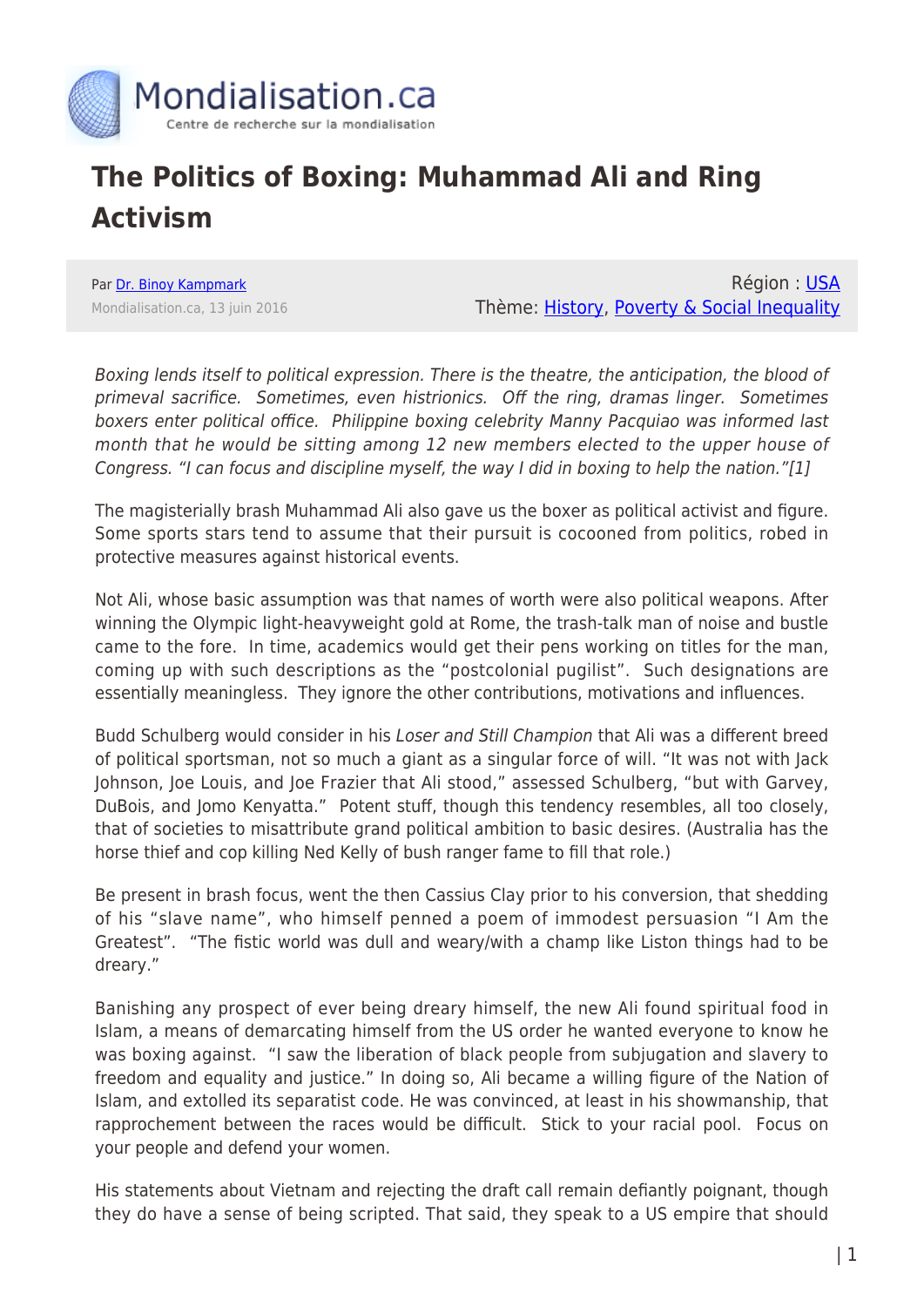have kept its blotting paper clean instead of bloodying it with nonsensical foreign engagements. "No Viet Cong ever called me nigger," he explained with unmistakable simplicity. No participation was warranted in such a conflict, a refusal to partake in a nasty foreign conflict at the dictates of masters. White masters, of course, gave it sharper effect:

"No I am not going ten thousand miles from home to help murder and burn another poor nation simply to continue the domination of white slave masters of the darker people the world over. This is the day when such evils must come to an end. I have been warned that to take such a stand would put my prestige in jeopardy and could cause me to lose millions of dollars which should accrue to me as a champion."

For that act of political stubbornness as conscientious objector, he was stripped of his titles and his New York State boxing license. In June 1967, the jury pondered his refusal to submit to the induction notice for a mere 20 minutes. Ali became a martyr, not to boxing, where he was champion, but to the course of history, a far less controllable prospect. It would take the US Supreme Court in 1971 to reverse the decision of the local draft board which failed to verify why his application for conscientious objector status had been refused.[2] His beliefs, the 8-0 decision noted, "are founded on the tenets of the Muslim religion as he understands them."

Politics, however, cuts ways. Sportspeople can become instruments for causes beyond their understanding. As nobly dramatic as the individual cause can seem, figures can become convenient jesters or court fools, dragged down into murky depths and unfortunate plays of power.

Sterling black personalities can also become the pawns of political experiment, be it through conscious manipulation or subtle backing. The latter happened to the unfortunate Ernie Terrell, who paid dearly for insisting on calling Ali Cassius Clay in the ring and had been deemed by Ali fans the "white man's nigger". Fans and punters took to the barricades based on race and establishment.

Joe Frazier also became the victim of political circumstance, backed by the anti-Ali entourage because he so happened to be fighting him. Ali capitalised. With the blessing of the Nation of Islam, Frazier bore the brunt of perverse racial motifs, becoming the "Gorilla in Manila". He was the convenient "Uncle Tom".

Since the beginning of time, imperial powers have used physical, gladiatorial combat as spectacle, and distraction. Athletes sweating and bleeding before skilfully directed blows provided the twentieth century's version of the Imperial Colosseum. The Rumble in the Jungle in October 1974 was as much a political triumph for its main backer, Zaire's ruthless Mobutu Sese Seko, as it was for a triumphant Ali.

Manager Don King, short of cash, was happy to accept money from a regime that had been installed with the good graces of Western intelligence services. Neither Ali, nor fellow pugilist George Foreman, spent much time thinking that their host was the West's grand Cold War darling and serial looter of his people.

The murdered Patrice Lumumba, removed under directions from Brussels, London and Washington, was barely acknowledged. Instead, the world got live broadcasts, closed circuit television, and ample drama. The puppets duly performed.